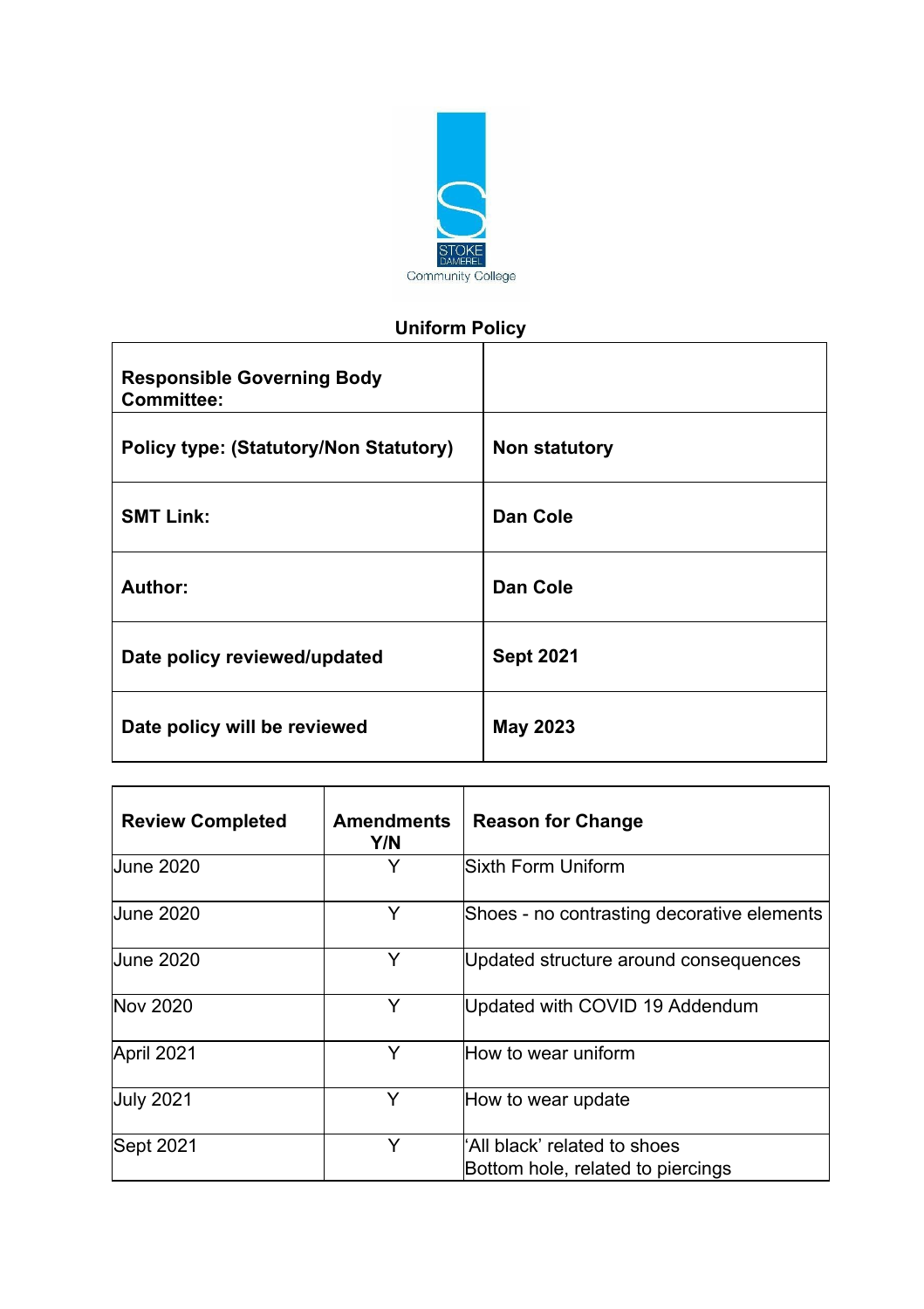# **UNIFORM POLICY**

# **Introduction**

We believe that uniform should reflect the sense of belonging, pride and identity that we have here at Stoke Damerel Community College. Wearing our uniform is a signal of a readiness to be part of our learning community. The uniform reflects our high standards and expectations of our young people as they all have a role in contributing to a positive and purposeful working and learning environment.

# **Aims and Objectives**

Our policy on school uniform is based on the notion that school uniform:

- Promotes a sense of pride in the school.
- Is practical, smart and affordable.
- Identifies students of the school.
- Creates a sense of community and belonging.
- Promotes equality amongst students in terms of appearance.
- Has been designed with health and safety in mind.

# **The role of the College**

Items bearing the College logo are available for purchase through the College. The College will make every effort to ensure these items are of good quality and an affordable price. The College accepts no liability for loss or damage to uniform or personal items worn or brought into school. Acceptance of the school's uniform policy forms part of our Home-School Agreement.

Regular uniform and jewellery checks will take place to make sure students are following the College's expectations of uniform and jewellery. If students wear any items of jewellery or uniform that do not fit in with the expectations above, they can expect them to be confiscated.

Uniform infringements will be identified during our daily morning checks. Students will be provided with the items that are incorrect which they will wear during that temporary period. Students should bring a note from the parent/carer explaining the issue. This should only be a temporary measure, until the correct uniform has been sourced.

If students frequently break the College expectations, they may be placed in isolation or detention. Extremes of fashion are unacceptable and articles may be confiscated for parental collection. No facial piercings or extremes of hair style or colour are permitted. Make up should be natural, and students are not permitted to wear false eyelashes or false nails

# **Sixth Form Students only:**

Sixth form students may wear their own clothing, however it must be smart dress and they should take pride in their appearance as our Sixth Form are a role model to younger students. Taking pride in their dress will prepare them for the world of work, where smartness is an expectation.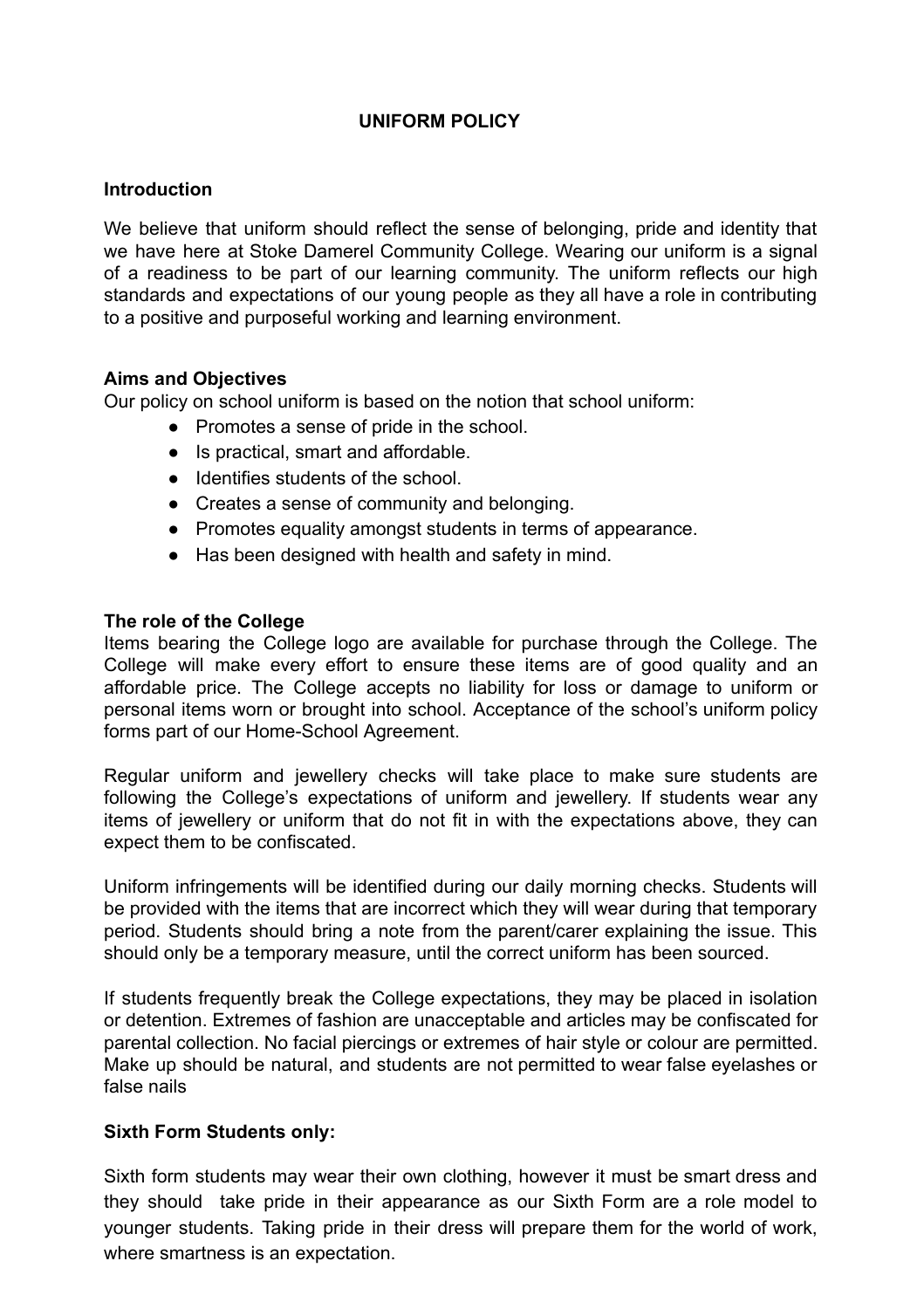All students must wear their lanyard and I.D. badge so that it is noticeable at all times unless they are taking part in an educational activity where it is unsuitable to wear one. Tutors will check that the policy is being followed and communicate with students to ensure they are dressed appropriately. Failure to adhere to these rules may result in students being sent home to change into acceptable clothing, or working in isolation until changes can be made.

For full details please see appendix 2.

#### **The role of Parents/Carers:**

We ask that all parents/carers support the school uniform policy. We believe that parents have a duty to send their children to school correctly dressed and ready for learning. Parents/carers should ensure that their child has the correct uniform, and that it is clean and in good repair. If any parent would like the school to modify the uniform policy, they should make representation, in the first instance, to the Principal. The school welcomes children from all backgrounds and faith communities. If there are serious reasons, e.g. religious objections, why parents want their child to wear clothes that differ from the school uniform; the school will look sympathetically on such requests. Similarly, should an item of school uniform prove problematic for students with disabilities, parents are invited to draw this to the attention of the Principal. The College will not treat students with disabilities unfavourably. If parents/carers have issues with purchasing uniform items, they should contact their child's tutor.

# **The role of Governors:**

The Governing Body supports the Principal in implementing the school uniform policy. Governors ensure that the school uniform policy helps children to dress sensibly, in clothing that is hard wearing, safe and practical.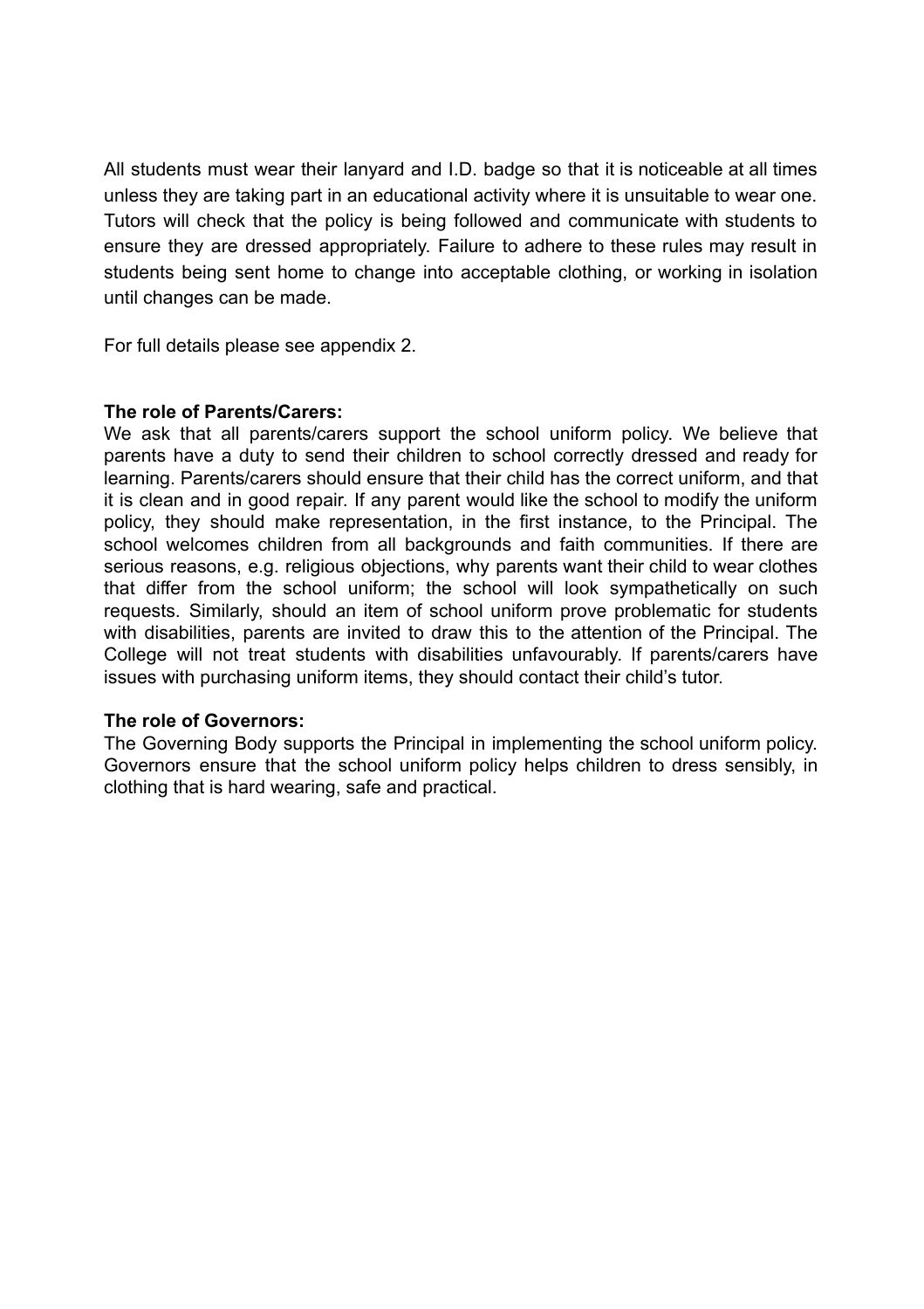# **Appendix One**

# **Girls' and Boys' Uniform:**

| Item                                                      | How worn                                                                                                                                                                                                                                                                                                                                                                          |  |
|-----------------------------------------------------------|-----------------------------------------------------------------------------------------------------------------------------------------------------------------------------------------------------------------------------------------------------------------------------------------------------------------------------------------------------------------------------------|--|
| Equipment<br>Pencil Case,<br>School Bag and<br>Stationary | Students are provided with a full pencil case, these are checked daily<br>- any item missing can be purchased from our shop before our daily<br>lineup checks. A school bag is required each day and all school<br>books required for that day should be brought into College.                                                                                                    |  |
| <b>Blazer</b>                                             | To be worn at all times unless permission to remove, Sleeves are to<br>be rolled down.                                                                                                                                                                                                                                                                                            |  |
| <b>School Trousers</b>                                    | Trousers must be our SDCC formal style tailored school trousers,<br>with the 's' as available from the ParentPay school shop.                                                                                                                                                                                                                                                     |  |
| <b>SDCC Tartan</b><br><b>Skirt</b>                        | The College tartan skirt is the only style of skirt that may be worn<br>Skirts must not be rolled up and belts are not permitted.                                                                                                                                                                                                                                                 |  |
| <b>Shirt</b>                                              | Plain white collared shirt. Shirts are to be tucked in at all times with<br>the top button done up.                                                                                                                                                                                                                                                                               |  |
| Tie                                                       | Ties must display the 'S' at all times                                                                                                                                                                                                                                                                                                                                            |  |
| School Jumper<br>(Optional)                               | Our new black long sleeved jumpers can be worn under the blazer<br>as an additional layer. They are to not be worn as a replacement to<br>the blazer.                                                                                                                                                                                                                             |  |
| <b>Black Ankle</b><br>Socks or Black<br><b>Tights</b>     | Socks must be black and worn to the ankle only. They are not to be<br>'trainer socks' or 'knee high'. Tights are to be opaque. (No logos on<br>socks).                                                                                                                                                                                                                            |  |
| All Black, Leather<br>and Polishable<br><b>Shoes</b>      | We expect our students to wear all black, 'traditional',<br>well-constructed, weather-proof, leather or leather-type shoes with a<br>low heel. Trainers - black or otherwise, including popular designs<br>such as Nike Air, Converse or Vans-style shoes - are not<br>acceptable. Please see images on the following page regarding<br>unacceptable footwear to avoid confusion. |  |
| Hair                                                      | Extreme fashion hairstyles (e.g. very short crew cut, decorative<br>shaved elements or motifs) and extreme hair colours are not allowed<br>(e.g. hair must be of a natural colour). If longer than collar length,<br>hair must be tied back in situations where it could cause a danger to<br>the individual or others, such as in PE and other practical lessons.                |  |
| False Nails /<br><b>False Eyelashes</b>                   | False nails or nail extensions of any description represent a health<br>and safety risk and may not be worn. Colourless nail varnish only<br>may be worn. False eyelashes are not permitted                                                                                                                                                                                       |  |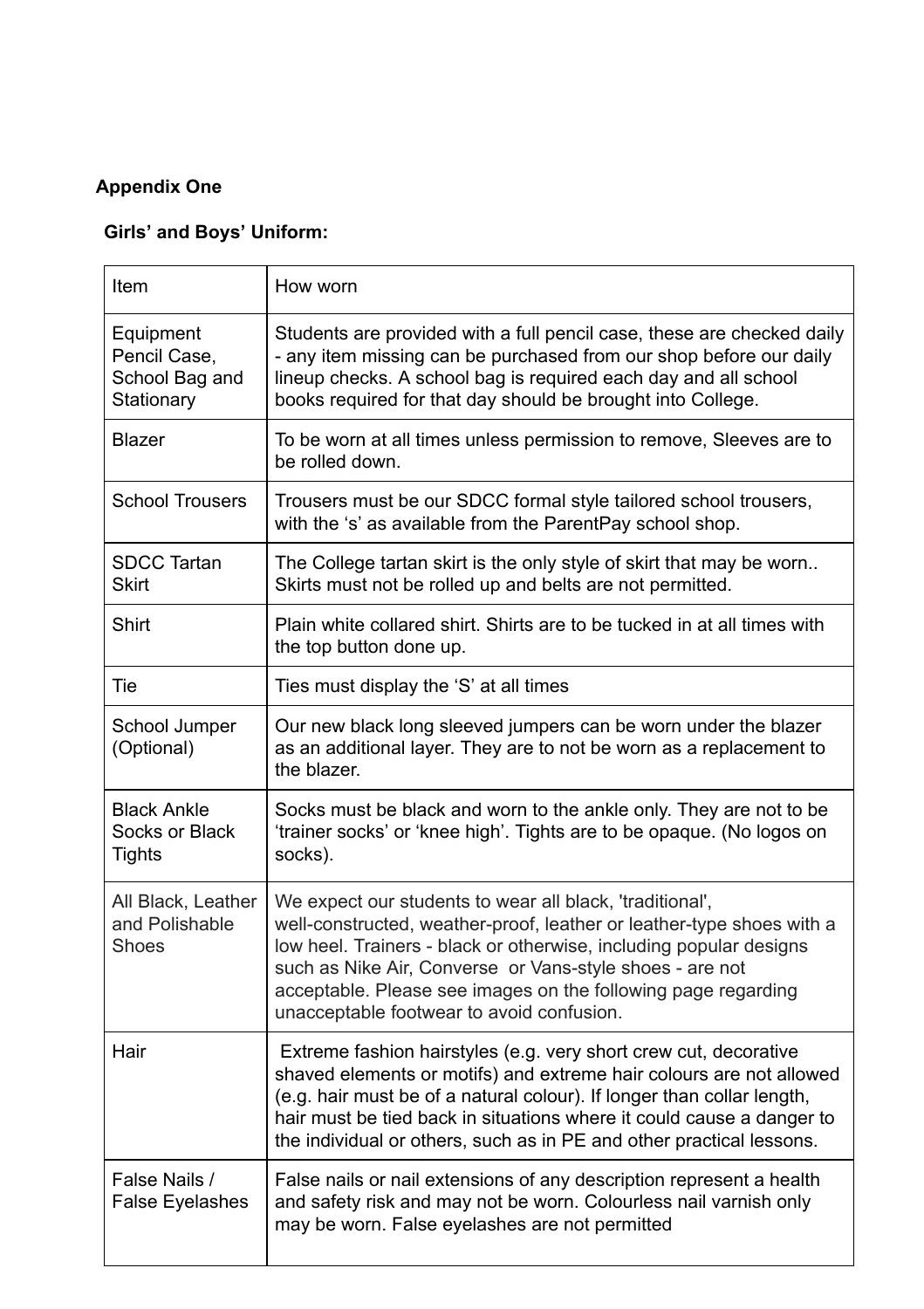| Make up                  | Any make-up worn by students should be natural and discreet.                                                                                                                                                                                                                                                                                                                                                                                                                                                  |  |
|--------------------------|---------------------------------------------------------------------------------------------------------------------------------------------------------------------------------------------------------------------------------------------------------------------------------------------------------------------------------------------------------------------------------------------------------------------------------------------------------------------------------------------------------------|--|
| <b>Belts</b>             | Can be worn with trousers only. Must be black and discreet                                                                                                                                                                                                                                                                                                                                                                                                                                                    |  |
| Jewellery                | Students are permitted to wear a wrist watch and one pair of small<br>plain (meaning no embellishments or shapes other than<br>round/square) gold or silver stud earrings to be worn in the bottom<br>hole if there are multiple piercings. One plain silver or gold ring is<br>permitted. Stoke Damerel does not allow facial piercings of any kind,<br>including transparent piercing retainers and those within the mouth.<br>Students will be asked to remove any other piercings if they are<br>visible. |  |
| Coats / Hat /<br>Scarves | Weatherproof outdoor coats should only be worn outside and not<br>when inside a College building. Coats should be worn over blazers<br>and never instead of. Denim, leather, imitation leather jackets,<br>tracksuit tops and hoodies are not acceptable. Coats should not<br>display any inappropriate logos. In cold or wet weather appropriate<br>hats and scarves may be worn to and from College, but not in the<br>school building                                                                      |  |
| Lost property            | The College cannot accept any responsibility for loss of property.<br>Please ensure that all items of clothing are clearly marked with your<br>child's name – please check regularly that the name is still visible                                                                                                                                                                                                                                                                                           |  |

Unacceptable Footwear

- Converse (or equivalent) leather or canvas boot
- Doc Martens (or equivalent) boots
- Vans (or equivalent) style leather or canvas trainer
- Suede studded shoes
- Nike (or other manufacturers) trainers
- Adidas (or equivalent) leather trainers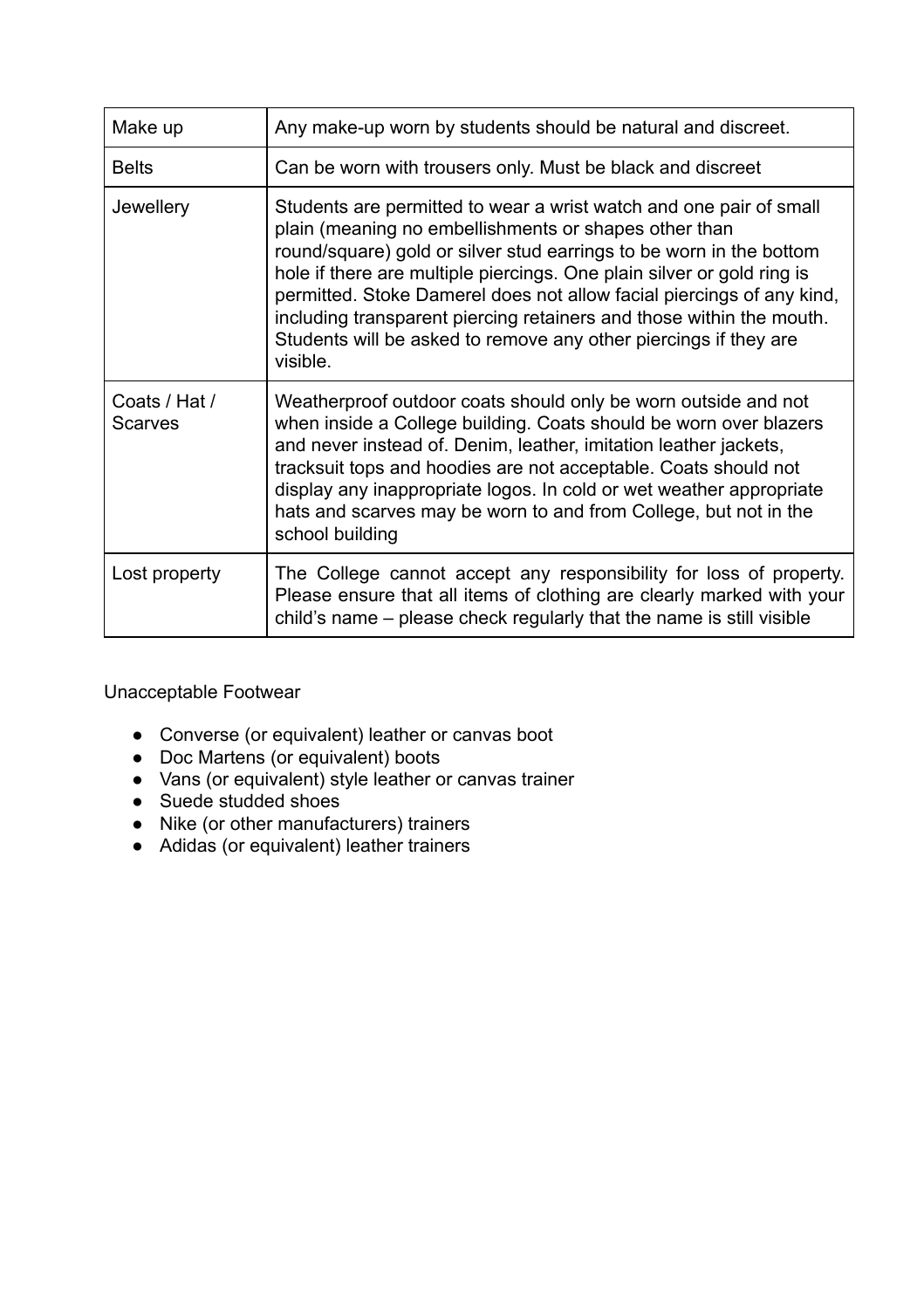

**PE/Sports Kit**

| <b>Core PE Kit</b>                                                                                                                                                                                                          | <b>Examination PE</b>                                                                                                                                                                                                                  |
|-----------------------------------------------------------------------------------------------------------------------------------------------------------------------------------------------------------------------------|----------------------------------------------------------------------------------------------------------------------------------------------------------------------------------------------------------------------------------------|
| <b>SDCC Short Sleeve Top</b><br>SDCC Shorts / Leggings / Skort<br>Navy Socks (outdoor)<br>White Games socks (indoor)<br>Football boots and training shoes<br>Optional<br><b>SDCC Training Jacket</b><br>SDCC 1/4 Zip Jacket | There are a range of items available to<br>purchase for all students who have<br>chosen either a KS4 or KS5 examination<br>course within Physical / Outdoor<br>Education. Further information<br><b>is</b><br>provided via our website |
| Long sleeve t-shirts and base<br>layers are acceptable, providing<br>the top layer is the Stoke                                                                                                                             |                                                                                                                                                                                                                                        |